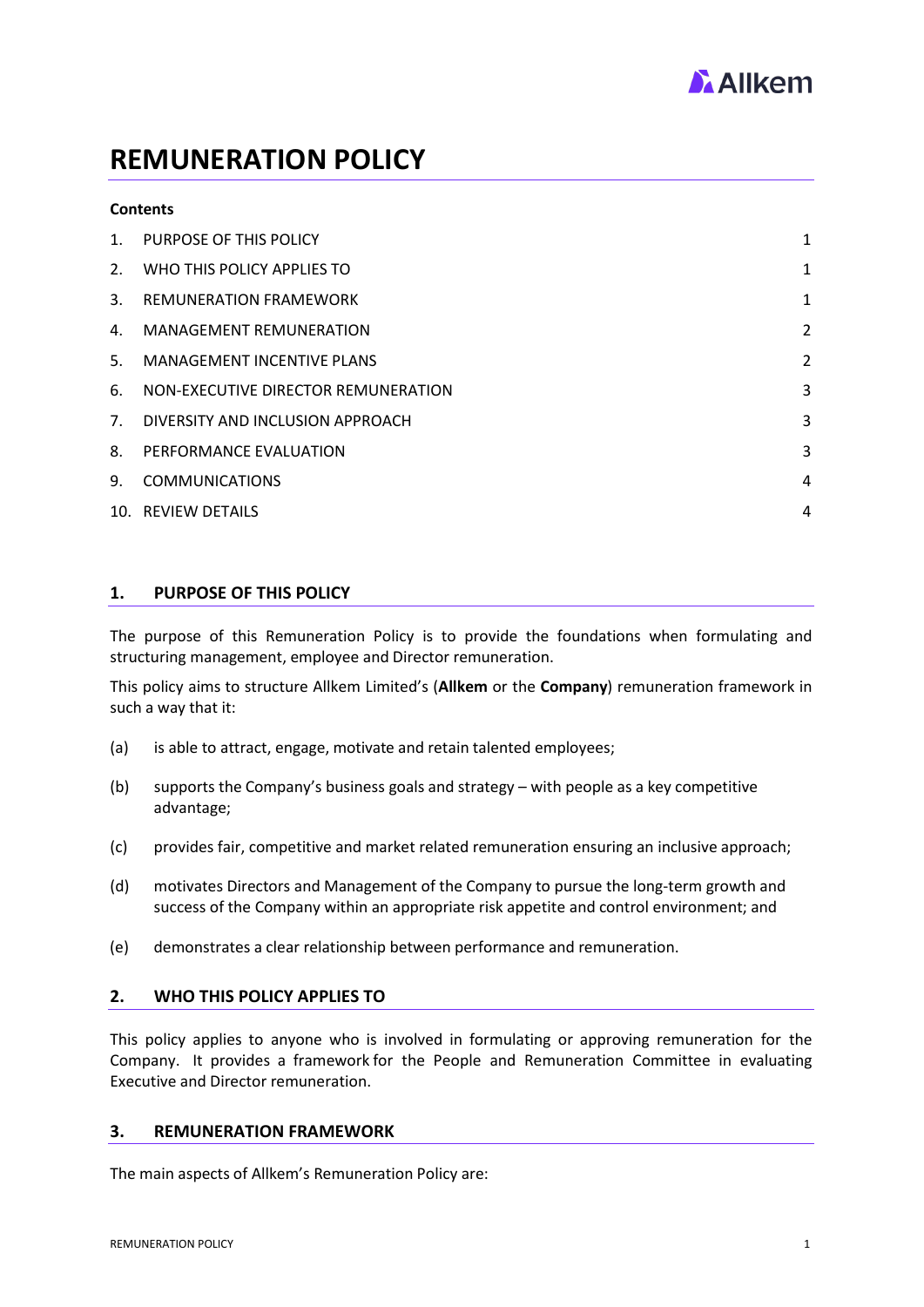

- (a) remuneration packages are designed to retain and motivate employees to perform to the best of their competencies, abilities and skill sets;
- (b) there is no discrimination based on race, age, role, gender, religion, country of origin, sexual orientation, marital status, dependants, disability, social class or political views;
- (c) internal equity will be maintained positions with similar responsibilities within the Company will gain access to similar rewards;
- (d) the remuneration will be market-based and fairly reflects an employee's skills, education and experience;
- (e) compliance with all applicable laws; and
- (f) fair differentiation based on performance and skills shortage is applied to differentiate employees'contributions to achieve the Company's objectives.

#### <span id="page-1-0"></span>**4. MANAGEMENT REMUNERATION**

Key considerations when structuring Management remuneration include:

- (a) the remuneration offered should be in accordance with prevailing market conditions. Exceptional circumstances will be taken into consideration when applicable;
- (b) total remuneration packages aim to encourage and reward superior performance and the creation of shareholder value;
- (c) Management will be remunerated by an appropriate balance of fixed remuneration and performance-based remuneration;
- (d) fixed remuneration should be reasonable and fair, relative to applicable market practices and to the scale of the Company's business;
- (e) performance-based remuneration should be clearly defined in accordance with realistic goals which are aligned to the Company's short and long-term objectives;
- (f) remuneration and employment practices across the Company are aligned to appropriate best practices; and
- (g) the Company complies with all legal requirements in relation to employment practices.

#### <span id="page-1-1"></span>**5. MANAGEMENT INCENTIVE PLANS**

Incentive plans (equity and cash based):

- (a) all plans should be considered and regularly reviewed considering legal, regulatory and market requirements;
- (b) equity-based plans should be reviewed every year to determine the assignment of awards in accordance with the plan structure approved by shareholders;
- (c) the People and Remuneration Committee should review and approve total proposed awards under each plan considering the objectives outlined above; and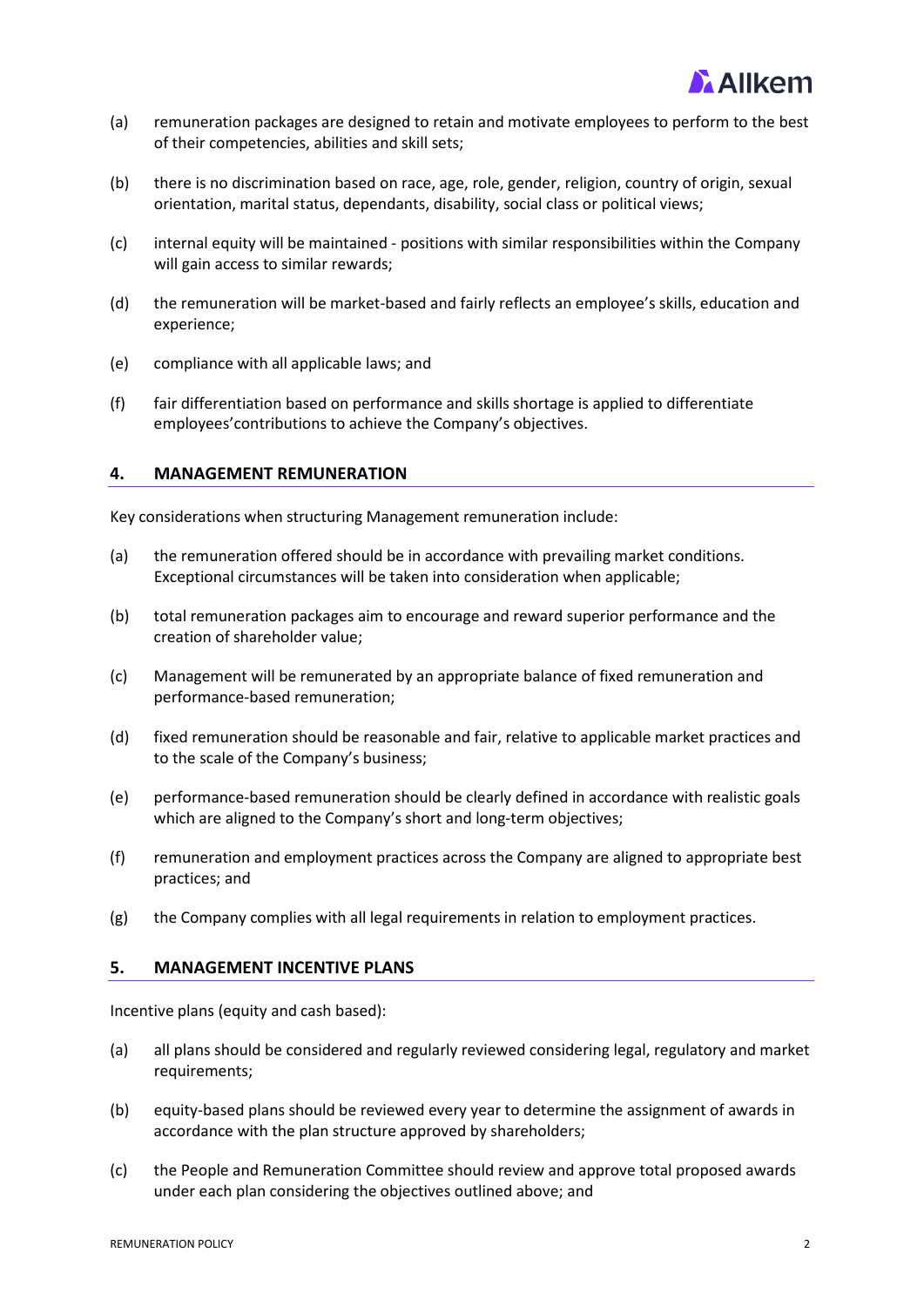

(d) the People and Remuneration Committee will review, approve and keep under review the performance hurdles in relation to each equity-based plan.

### <span id="page-2-0"></span>**6. NON-EXECUTIVE DIRECTOR REMUNERATION**

In developing the structure for Non-Executive Director remuneration, the following should be considered:

- (a) Non-Executive Directors should normally be remunerated by way of fees (in the form of cash, non-cash benefits or superannuation contributions);
- (b) levels of remuneration for Non-Executive Directors should reflect the time commitment and responsibilities of the role;
- (c) Non-Executive Directors should not receive performance-based remuneration;
- (d) Non-Executive Directors may receive Securities as part of their remuneration, however, they should not receive options with performance hurdles attached or performance rights as part of their remuneration; and
- (e) Non-Executive Directors should not be provided with retirement benefits (other than statutory superannuation).

Fees for Non-Executive members of the Board must be defined within the aggregate amount approved by shareholders at an Annual General Meeting for the Company.

The Corporate Governance Statement will detail any departures from ASX Corporate Governance Recommendation 8.2, if required.

#### <span id="page-2-1"></span>**7. DIVERSITY AND INCLUSION APPROACH**

Remuneration should be continually reviewed to ensure that there are no diversity biases in remuneration for Directors, Management or other employees of the Company. A report analysing remuneration by gender, age and other relevant criteria must be provided to the People and Remuneration Committee at least annually.

#### <span id="page-2-2"></span>**8. PERFORMANCE EVALUATION**

#### **Board**

The Chair of the Board, in conjunction with Nomination and Governance Committee, evaluates the performance of the Allkem Board by way of ongoing review with reference to the composition of the Board and its suitability to carry out the Company's objectives. The Chair reports the results of this performance evaluation back to the Board at least annually.

#### 8.2 Committees

The Chair, in conjunction with the Nomination and Governance Committee, evaluates the performance of the Committees of the Board against each Committee Charter.